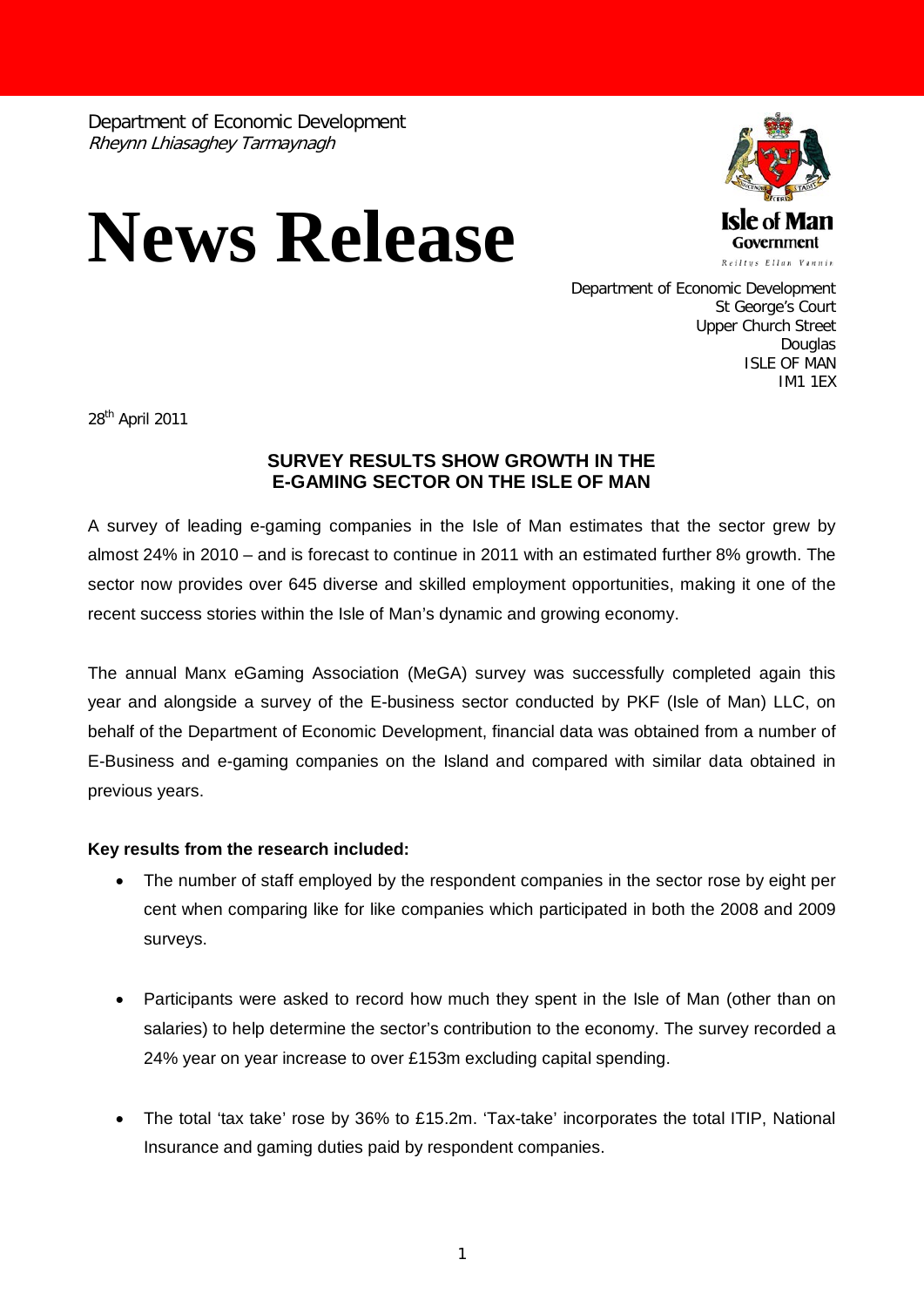## **Summary of findings:**

| Year                          | 2006 | 2007 | 2008 | 2009   | 2010   | 2011 (forecast) |
|-------------------------------|------|------|------|--------|--------|-----------------|
| Total<br>employment           | 230  | 360  | 460  | 543    | 645    | 693             |
| Total<br>spending<br>in IOM * | £60m | £70m | £91m | £123m  | £153m  | £165m           |
| Total taxes paid<br>in IOM ** | £3m  | £4m  | £5m  | £11.2m | £15.2m | 18.5m           |

\* excludes capital spending

\*\* includes payroll taxes, National Insurance and duty paid only

**John Webster, Chairman of MeGA, commented:** "These survey results show another robust performance by the e-gaming sector on the Isle of Man. Tax revenues are generated for the Treasury, job opportunities are being created and the industry's demand for top-class software, telecommunications and other support services has significantly improved the quality of the Island's business environment; the e-gaming sector has thus acted as a catalyst for companies with similar exacting requirements to consider locating on the Isle of Man.

Forecasts for 2011 confirm Mega's view that the Island's e-gaming sector has passed its initial growth phase and is now a mature industry. This implies that there will be increasing price competition, merger activity and focus on the bottom line that this inevitably brings. It is therefore essential that we recognise the need to keep ahead of the increasing number of jurisdictions competing for new business in this sector. Recent news of actions by regulators to protect their domestic markets is a further reminder that we cannot be complacent. The lost revenue, cost and distractions of dealing with changing regulatory environments should not be underestimated and they will add to the uncertainties surrounding future growth in the sector."

**Allan Bell MHK, Minister for Economic Development, said:** "The Isle of Man has consciously established itself as an internationally recognised centre for responsible e-gaming businesses. These latest figures demonstrate that this strategy has been a success, helping the companies that base themselves here to fulfil their potential. The survey also highlights the benefits the e-gaming sector has brought to the Manx economy as whole, particularly given the difficult in economic climate over the last two years."

**Phillip Dearden, Managing director of PKF, said**: "The results demonstrate the continued contribution the sector has to the Island's economy, not just in terms of taxation paid to the Government but also in terms of the impact that spending in the Isle of Man economy has upon Gross national Income (GNI). The Island's GNI is further enhanced by the number of high earners